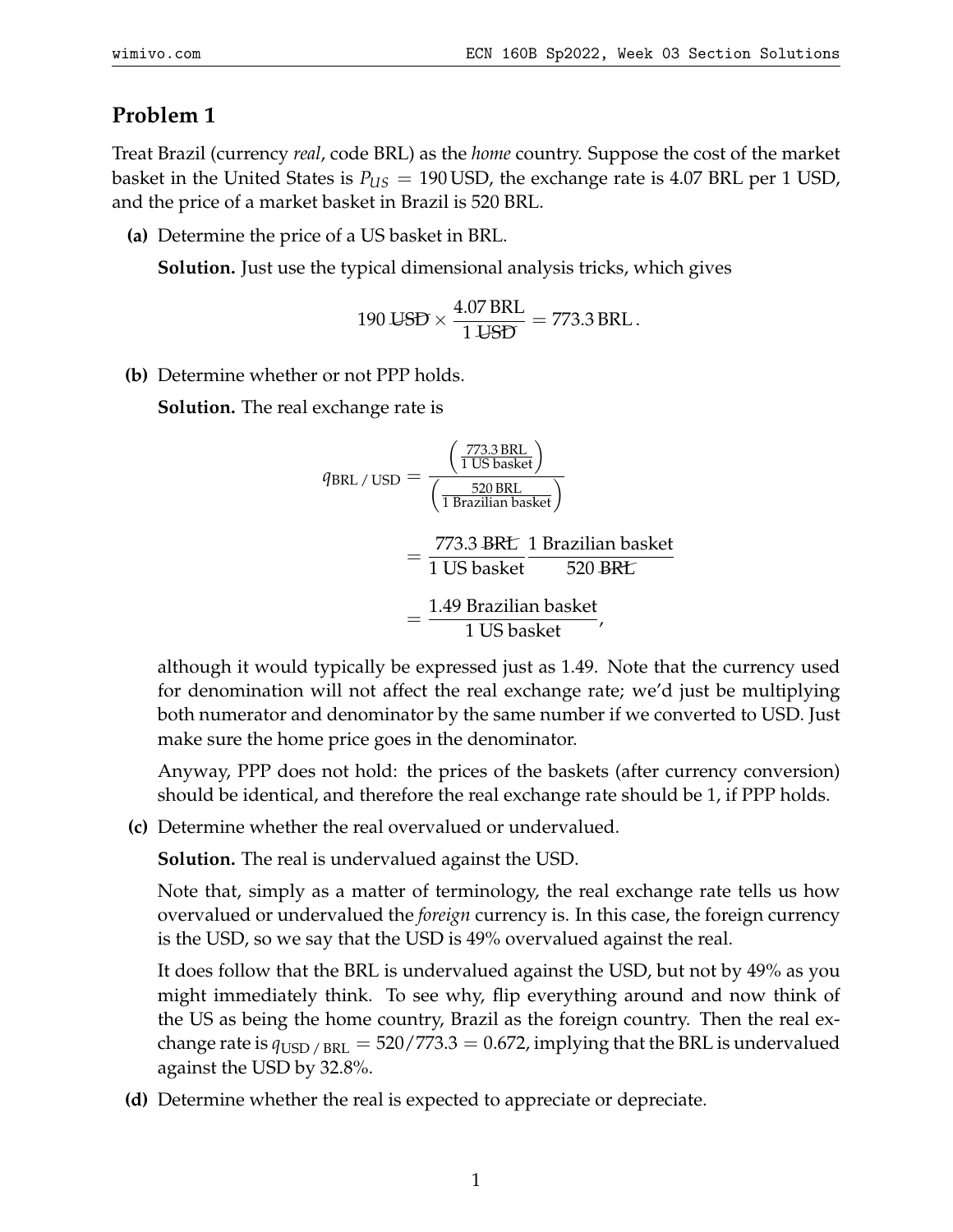**Solution.** You might immediately think that an undervalued currency will appreciate over time. You would be correct.

We'd expect the real exchange rate to gravitate back to 1 over time, which means we expect the real to appreciate against the US dollar: the overvalued currency depreciates and the undervalued currency appreciates.

Let's break that down. Right now, we don't have PPP because

$$
\underbrace{190 \text{ USD} \times E_{BRL} / \text{USD}}_{773.3 \text{ BRL}} > 520 \text{ BRL}.
$$

Supposing domestic prices are fixed, this only becomes an equality  $E_{BRL / USD}$  becomes less than 4.07, that is, an appreciation of the BRL. Indeed, note that the exchange rate satisfying PPP is

$$
190 \text{ USD} \times E_{\text{BRL}/\text{USD}} = 520 \text{BRL} \quad \Longrightarrow \quad E_{\text{BRL}/\text{USD}} = 2.74.
$$

In other words, the exchange rate has to change by a proportion of

$$
\frac{2.74 - 4.07}{4.07} = -0.3268,
$$

that is, appreciate by 32.68%, for PPP to hold.

### **Problem 2**

For the US and Europe, suppose that inflation forecasts are  $\pi^e_{\text{USD}} = 3\%$  and  $\pi^e_{\text{EUR}} = 1\%$ , respectively. Consider the following scenarios concerning one year later.

**(a)** If absolute PPP holds, then what would we forecast for the depreciation in USD relative to the EUR by next year?

**Solution.** The real exchange rate is defined to be

$$
q_{\text{USD}/\text{EUR}} \equiv \frac{P_{\text{EUR}} \times E_{\text{USD}/\text{EUR}}}{P_{\text{USD}}}.
$$

Solving for the nominal exchange rate gives

$$
E_{\text{USD}/\text{EUR}} = q_{\text{USD}/\text{EUR}} \times \frac{P_{\text{USD}}}{P_{\text{EUR}}}.
$$

In terms of percentages, the preceding equation can be translated into rates of change with an approximation of

$$
\% \Delta E_{\text{USD}/\text{EUR}} = \% \Delta q_{\text{USD}/\text{EUR}} + \pi_{\text{USD}} - \pi_{\text{EUR}}.
$$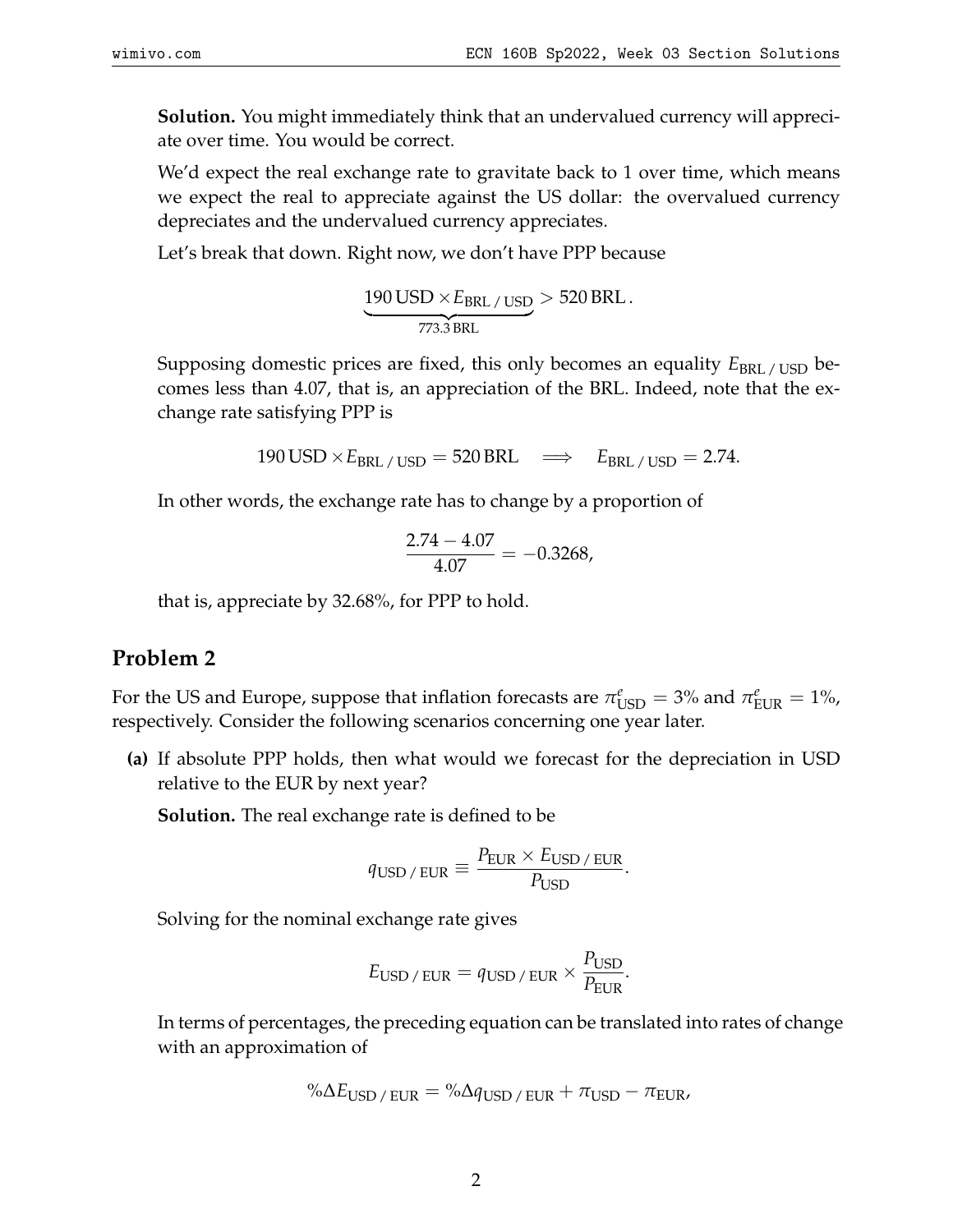or in words: the rate of nominal depreciation equals the rate of real depreciation plus the inflation differential.

If PPP holds, then  $q_{\text{USD}}/_{\text{EUR}} = 1$  always, and therefore its rate of change is zero. It follows that the rate of expected depreciation is forecast as

$$
\% \Delta E_{\rm USD\,/\,EUR}^e = 0 + 3\% - 1\% = 2\%.
$$

**(b)** Suppose PPP fails: a US basket of a good costs 100 USD, whereas the euro cost of the same basket – after accounting for the exchange rate – is 130 USD. What would we forecast for the depreciation in USD relative to the EUR by next year?

**Solution.** Let's use the starting point of

$$
\% \Delta E_{\text{USD}/\text{EUR}} = \% \Delta q_{\text{USD}/\text{EUR}} + \pi_{\text{USD}} - \pi_{\text{EUR}}.
$$

and note that deviations from  $q_{\text{USD}}/_{\text{EUR}} = 1$  decay at a rate of roughly 15 percent per year. Initially the real exchange rate is

$$
q_{\text{USD/EUR}} = \frac{130}{100} = 1.3,
$$

so the PPP deviation is 0.3.

One year later, that PPP deviation of 0.3 is expected to decay by 15 percent and therefore is expected to be only  $0.85 \times 0.3 = 0.255$ . It follows that the new real exchange rate is expected to be 1.255. Therefore the expected rate of change in the real exchange rate is

$$
\% \Delta q_{\text{USD}/\text{ EUR}}^e = \frac{1.255 - 1.3}{1.3} = -3.46\%.
$$

Now we have everything we need to forecast the change in the nominal exchange rate, namely,

$$
\% \Delta E_{\rm USD\,/\,EUR}^e = -3.46\% + 3\% - 1\% = -1.46\%.
$$

The dollar is expected to appreciate, which makes sense on an intuitive level: the USD is initially undervalued, so the only way that PPP gap can close is if the USD appreciates.

To summarize, there are two forces at work. First, the inflation differential implies depreciation of the USD of 2%, whereas the change in the real exchange rate implies appreciation of 3.46%. The latter effect dominates so that overall there is an appreciation, which brings PPP closer to 1.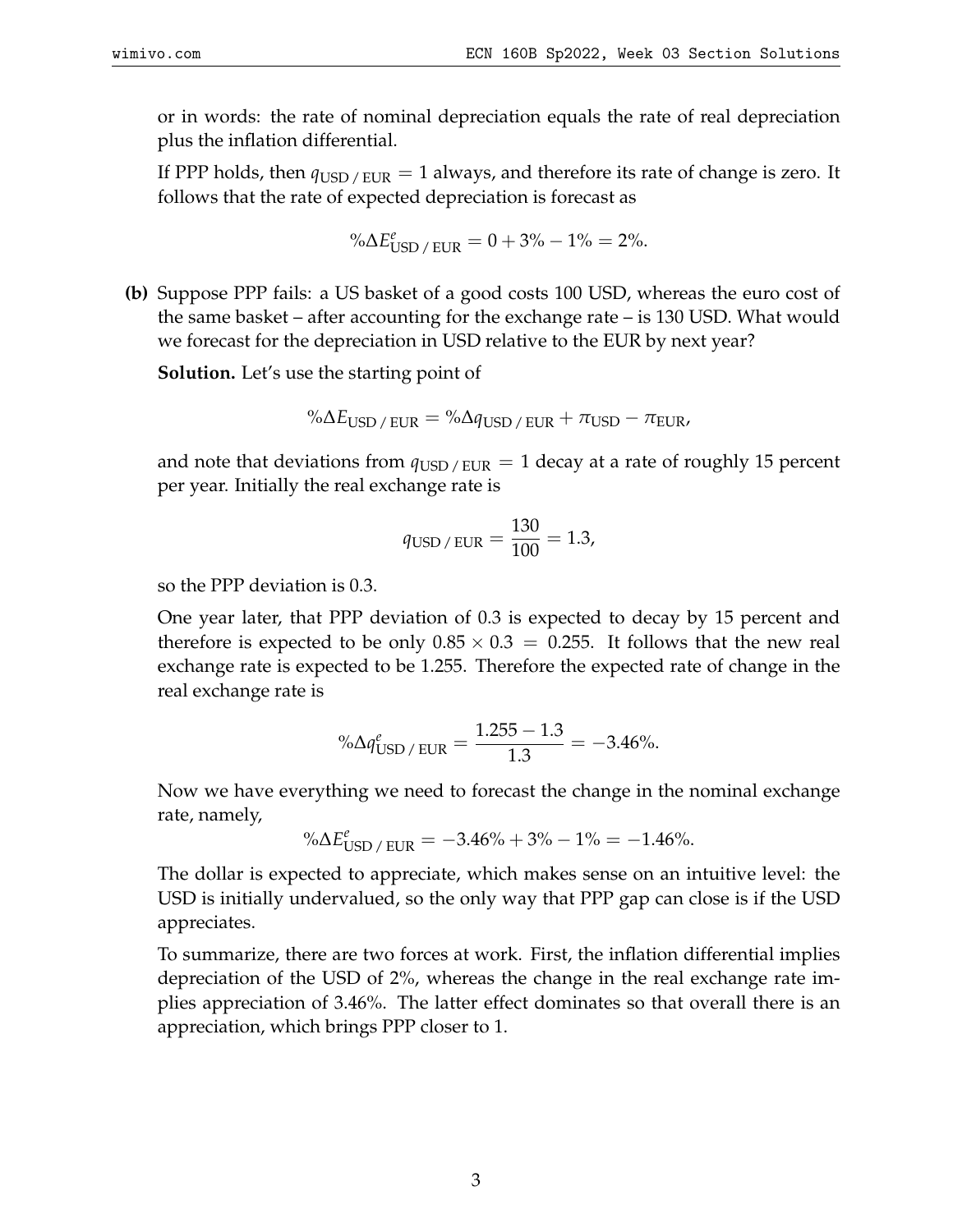# **Problem 3**

Suppose Turkey's money growth rate is currently 12% and Turkey's output growth is 5%. Europe's money growth rate is 4% and its output growth is 2%. Also assume Turkey's inflation rate is currently 7% and the world real interest rate is 2%. In what follows, use the conditions associated with the simple monetary model. Treat Turkey as the home country and define the exchange rate as Turkish lira per euro, *E*TRY / EUR. Assume all trends continue unless stated otherwise.

**(a)** Compute the nominal interest rate in Turkey.

**Solution.** The Fisher equation with  $r^*$  gives  $i_{TRY} = 2\% + 7\% = 9\%$ .

**(b)** Compute the rate of depreciation in the Turkish lira relative to the euro.

**Solution.** In this question, we're assuming that all growth rates are the same until stated otherwise. That means there isn't much need to emphasize the importance of expectations here (e.g. Turkish money growth is 12% now and going forward until something changes), so I'll omit the typical expectations superscript.

Anyway, assuming absolute PPP holds, the nominal exchange rate is

$$
E_{\text{TRY}/\text{EUR}} = \frac{P_{\text{TRY}}}{P_{\text{EUR}}} \quad \implies \quad \% \Delta E_{\text{TRY}/\text{EUR}} \approx \pi_{\text{TRY}} - \pi_{\text{EUR}} \\
= 7\% - \pi_{\text{EUR}}.
$$

But uh, we're not told what euro inflation is. Recall that inflation happens when there's more money chasing fewer goods, so we can calculate euro inflation to be  $\pi_{\text{EUR}} = 4\% - 2\% = 2\%$ . Okay, problem solved: % $\Delta E_{\text{TRY}}/_{\text{EUR}} = 7\% - 2\% = 5\%.$ 

The Turkisha lira is expected to depreciate by 5% relative to the euro each year

**(c)** Suppose the Central Bank of the Republic of Turkey decreases the money growth rate from 12% to 8%. If nothing in Europe changes, what is the new inflation rate in Turkey? What is the new nominal interest rate in Turkey?

**Solution.** For the inflation rate, just use the "more money chasing fewer goods" equation and you get  $\pi_{TRY} = 8\% - 5\% = 3\%$ . And then use the Fisher equation with the world real interest rate to get the new nominal rate of  $i_{TRY} = 2\% + 3\% = 5\%$ .

**(d)** Using four time series diagrams, illustrate how the change in part (c) affects the following variables over time in Turkey: *MT*, real money supply, *PT*, and *ETRY*/*EUR*. The change in the money growth rate occurs at time *T*.

**Solution.** The following changes occur:

- The money supply growth rate used to be 12%. Now it's 8%.
- Inflation used to be 7%. Now it's 3%.
- The depreciation rate used to be 5%. Now it's % $\Delta E_{TRY/EUR} = 3\% 2\% = 1\%$ .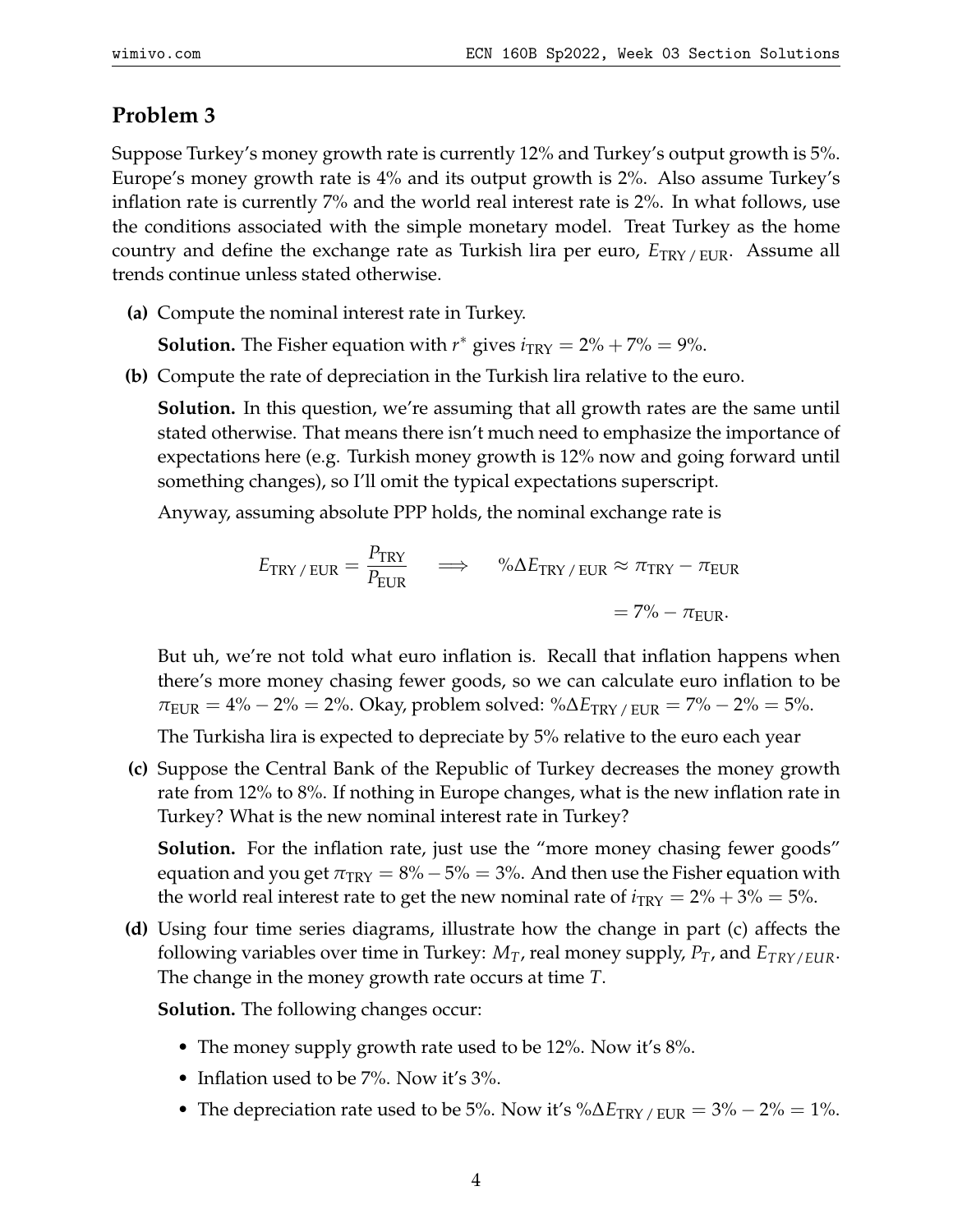• The real money supply is defined as *Mt*/*P<sup>t</sup>* . It follows that the approximate rate of growth in the real money supply is  $\mu_t - \pi_t$ . The real money supply used to be growing at rate  $12\% - 7\% = 5\%$ . Now it's growing at rate  $8\% - 3\% = 5\%$ . No change. This theory relies on PPP, which is a flexible price (or long-run) theory, and money is neutral with perfectly flexible prices (or in the long run). Ergo the change in nominal money growth has no effect on real money growth.



### **Problem 4**

Suppose Turkey's money growth rate is 2% and its output growth is 0%. Europe's money growth rate is 1% and its output growth is 0%. The world real interest rate is 3%. Use the conditions associated with the general monetary model. Treat Turkey as the home country, and define the exchange rate as Turkish lira per euro,  $E_{TRY/FLIR}$ . Assume all trends continue unless stated otherwise.

**(a)** Find the rate of inflation, real money balance growth rate, the rate of depreciation, and the nominal interest rate.

**Solution.** Same equations as before, nothing new. Just note that euro inflation is  $\pi_{\text{EUR}} = 1 - 0 = 1\%$ . Variables without a subscript are home, i.e. Turkish, variables.

$$
π = μ - g
$$
 = 2% - 0% = 2%,  
real money balances growth rate = μ - π = 2% - 2% = 0%,  
deprecation rate = π<sub>TRY</sub> - π<sub>EUR</sub> = 2% - 1% = 1%,  
 $i = r^* + π$  = 3% + 2% = 5%.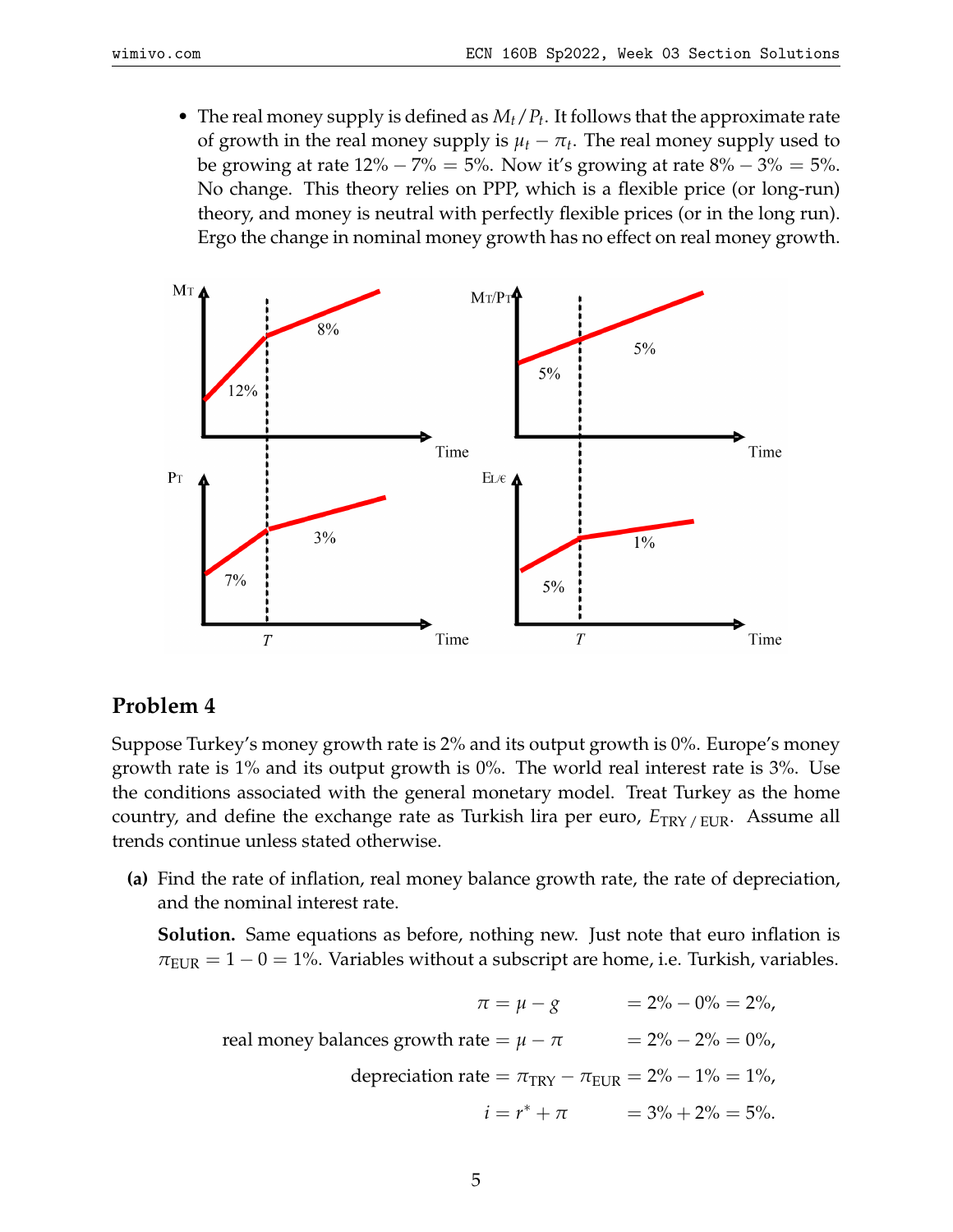**(b)** Suppose at time *T*, Turkey increases its money growth rate to 3%. Find the rate of inflation, real money balance growth, depreciation, and nominal interest.

**Solution.** Calculations here are pretty similar, just updated to account for the fact that  $\mu$  has increased by 1%.

$$
\pi = \mu - g = 3\% - 0\% = 3\%,
$$
  
real money balances growth rate =  $\mu - \pi$  = 3% - 3% = 0%,  
deprecation rate =  $\pi_{TRY} - \pi_{EUR} = 3\% - 1\% = 2\%,$   
 $i = r^* + \pi$  = 3% + 3% = 6%.

Note that real money balances are again unaffected via money neutrality.

**(c)** Draw the time series for Turkish *M*, *P*, real money balances, *E*, and *i*.

**Solution.** Seems pretty samey to the last question so far, but there's a quirk. Because *i* increases, *L*(*i*) decreases. Which is to say, people want to hold fewer money balances because the opportunity cost of holding money has increased. That means we need *M*/*P* to fall.

But notice that  $\mu = \pi$ , that is, M and P are growing at the same rate. So how can the fraction *M*/*P* change if numerator and denominator are both changing at the same rate? We need some other change beyond just looking at rates of change.

In particular, we need a discrete jump in *P*. This doesn't affect rates of change: a discrete jump has nothing to do with rates of change. But when there is a discrete jump in *P*, real money balances *M*/*P* falls, as needed. And when there is a discrete jump in *P*, there is also a discrete jump in the exchange rate because  $E = P/P_{\text{foreign}}$ .

All of this can be seen in the time series plots on the next page. The slopes are all what you'd expect based on the 1% increase in money growth. The novel aspect is the upward jump in *i* causing the downward jump in *M*/*P*, which requires the upward jump in *P*, which in turn implies the upward jump in *E*.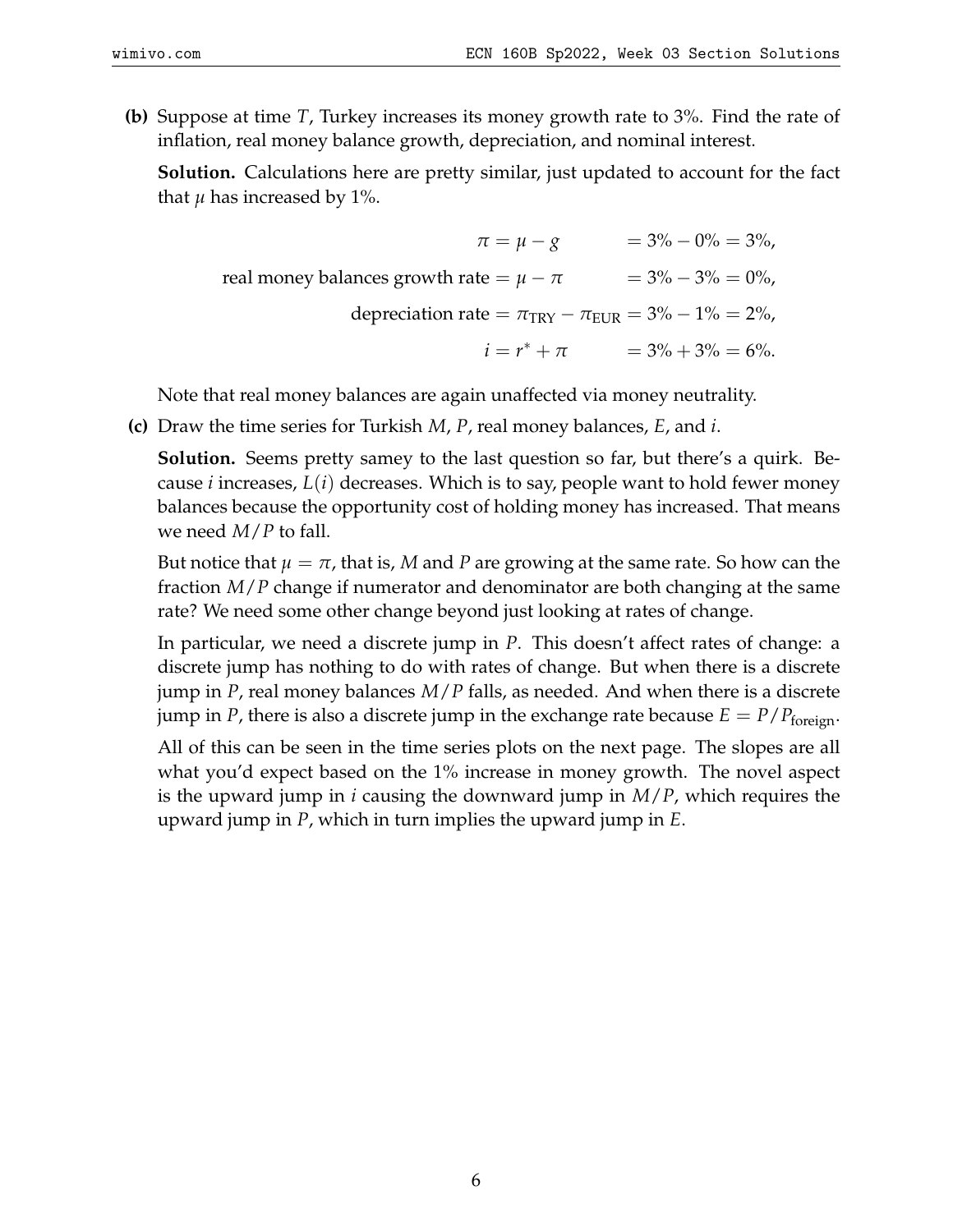

### **Problem 5 (Extra)**

Suppose that Vietnam and Côte d'Ivoire produce coffee. The currency unit used in Vietnam is the dong (VND). Côte d'Ivoire is a member of Communauté Financière Africaine (CFA), a currency union of West African countries that use the CFA franc (XOF). In Vietnam, coffee sells for 4,500 VND per pound. The exchange rate is 30 VND per 1 CFA franc,  $E_{\text{VND}}$  /  $\chi$  OF  $=$  30.

**(a)** If the LOOP holds, what is the price of coffee in Côte d'Ivoire, measured in XOF?

**Solution.** The LOOP says that the price of coffee in Côte d'Ivoire should be exactly 4,500 VND after currency conversion if the following conditions also hold:

- absence of trade frictions (such as transport costs and tariffs);
- and under conditions of free competition and price flexibility;
- goods are identical.

If these conditions hold and LOOP holds, then

$$
P_C^{\text{cofree}} = 4,500 \text{ JAP} \times \frac{1 \text{ XOR}}{30 \text{ JAP}} = 150 \text{ XOR}.
$$

**(b)** Suppose the price of coffee in Côte d'Ivoire is actually 160 CFA francs per pound of coffee. Compute the relative price of coffee in Cote d'Ivoire versus Vietnam. ˆ